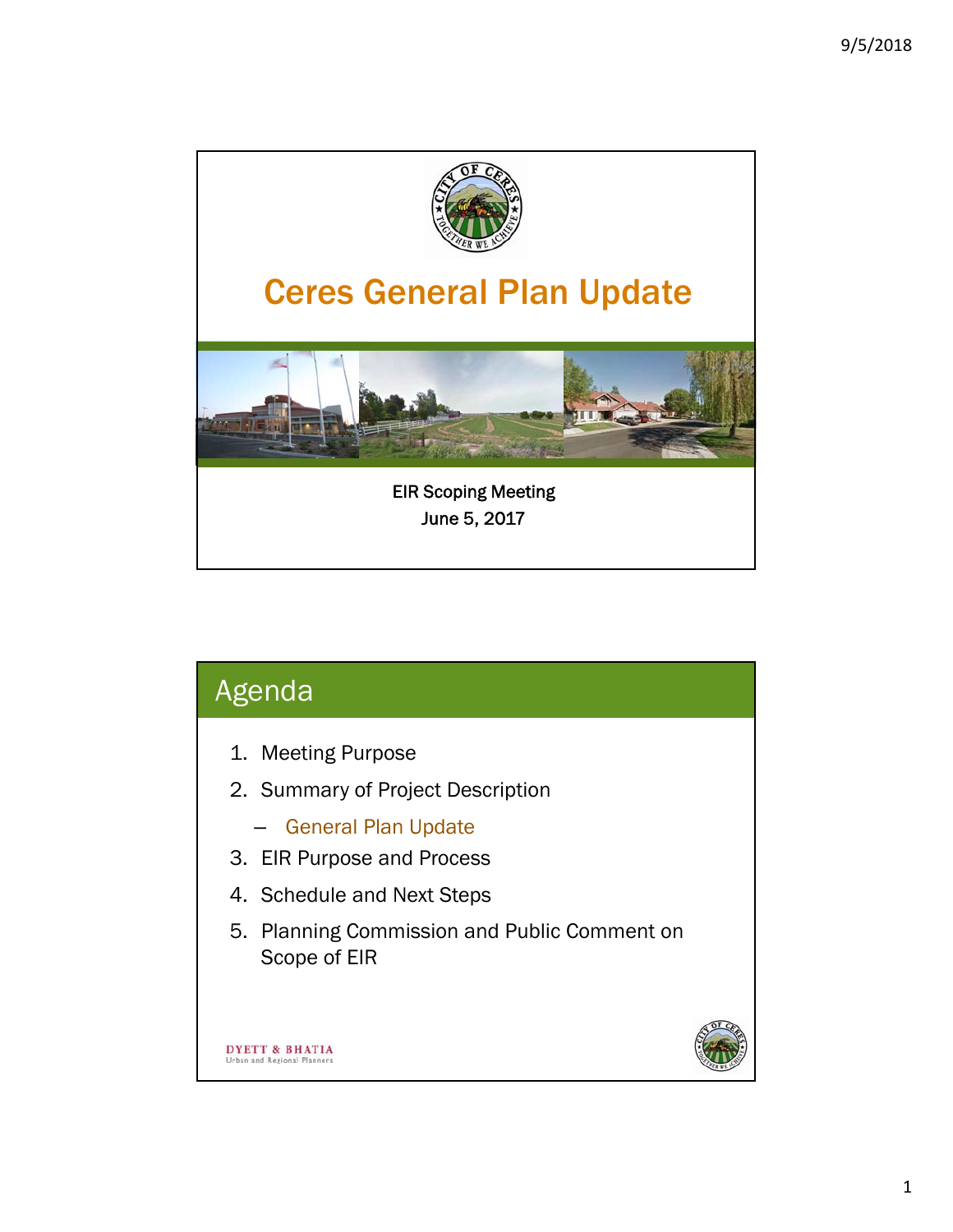

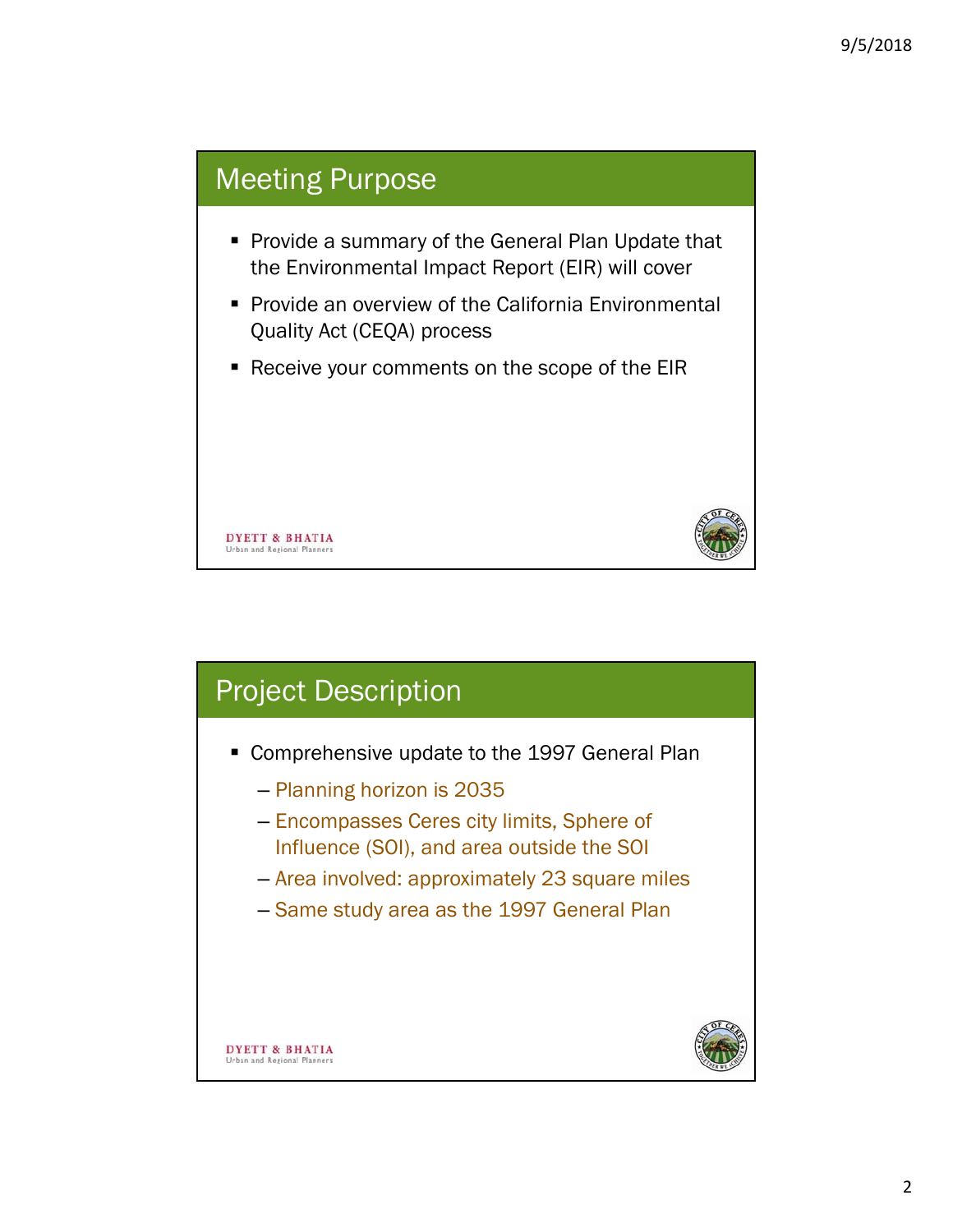

## Project Description: General Plan Process

- Current General Plan adopted in 1997
	- Outdated, conditions and priorities have changes
- Outreach
	- Workshops, stakeholder interviews, newsletters, website, community mail-in survey, City Council and Planning Commission meetings, Ceres Street Faire
- Analysis
	- Existing conditions, Alternatives, infrastructure, transportation, fiscal
- **Draft General Plan** 
	- State required Elements incorporated
	- Does not include the Housing Element (updated in 2016)

**DYETT & BHATIA** Urban and Regional Planner

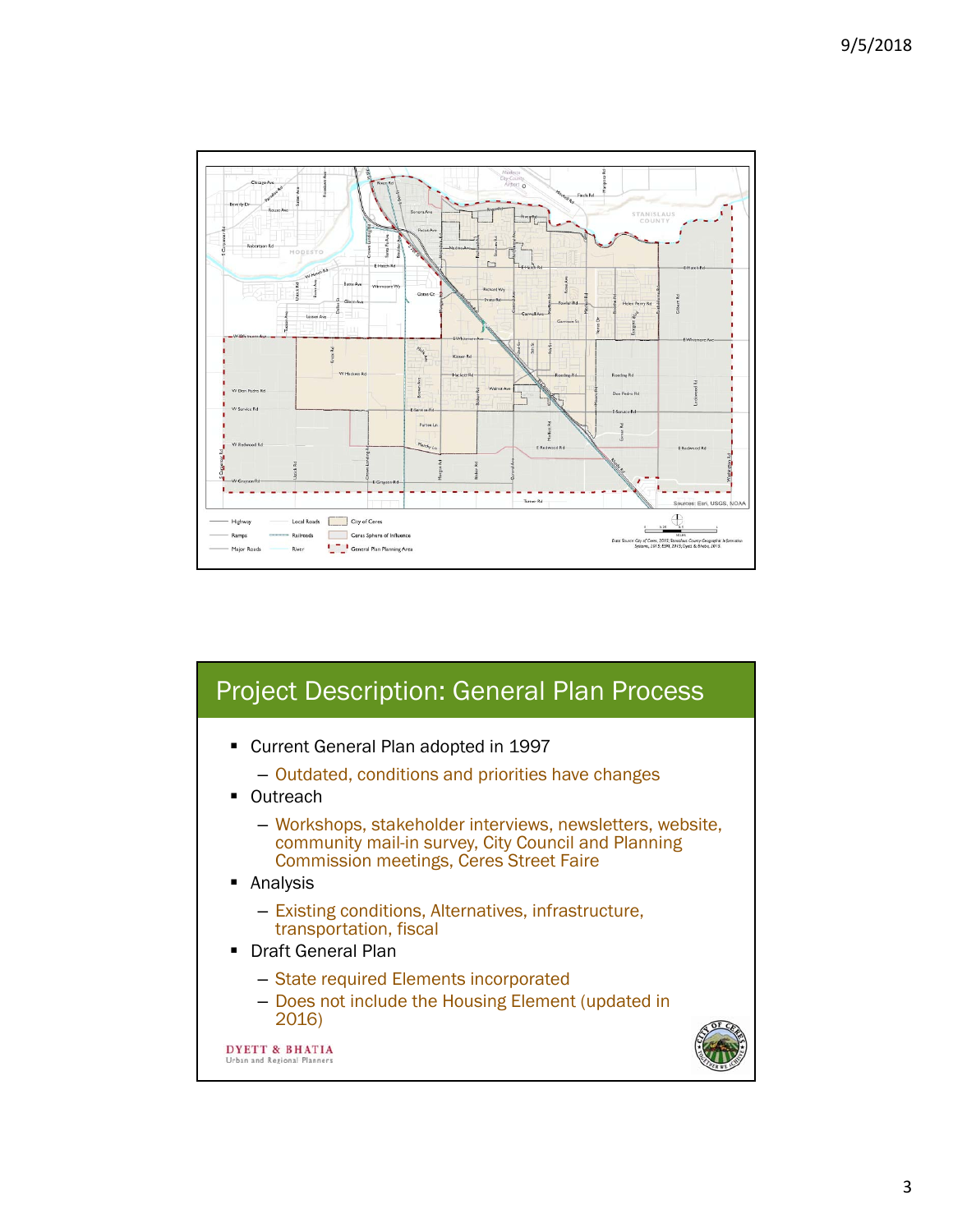

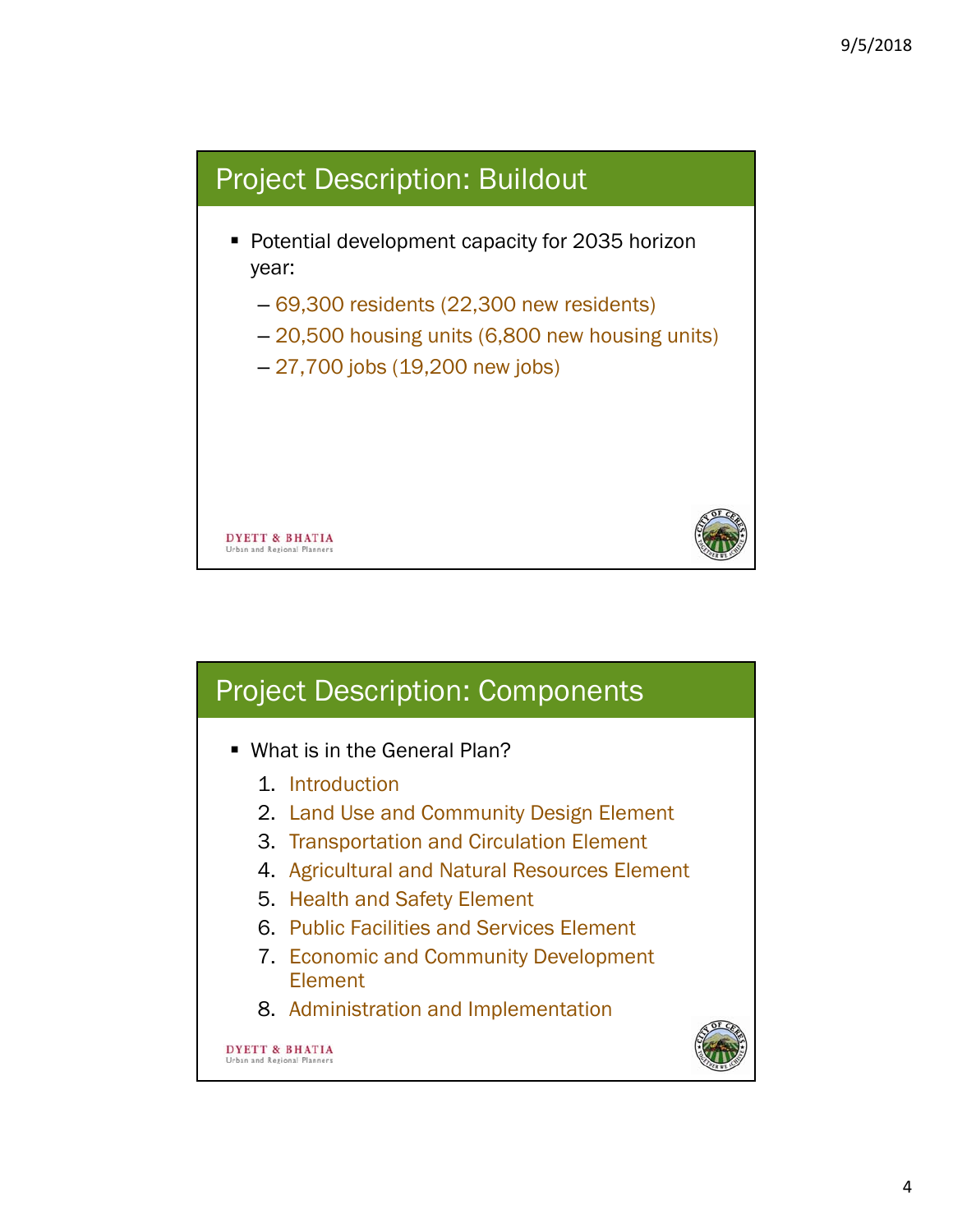### EIR: Purpose

- **Purpose of Program EIR** 
	- Inform decision-makers and the public
		- Describe the project
		- Identify affected environment
		- Describe environmental effects
		- Prevent significant, avoidable damage to the environment
		- Define mitigation or policies that serve to avoid or reduce significant environmental effects

**DYETT & BHATIA** Urban and Regional Planne



#### EIR: Process ■ Establish the scope of the Program EIR – Opportunity to comment on what the EIR will analyze **Prepare the Draft Program EIR Provide for 45-day public and agency review of the** Draft Program EIR – Opportunity to comment on the adequacy of the Program EIR **Prepare the Final EIR** – Respond to all comments submitted on the draft E **DYETT & BHATIA** rban and Regional Plant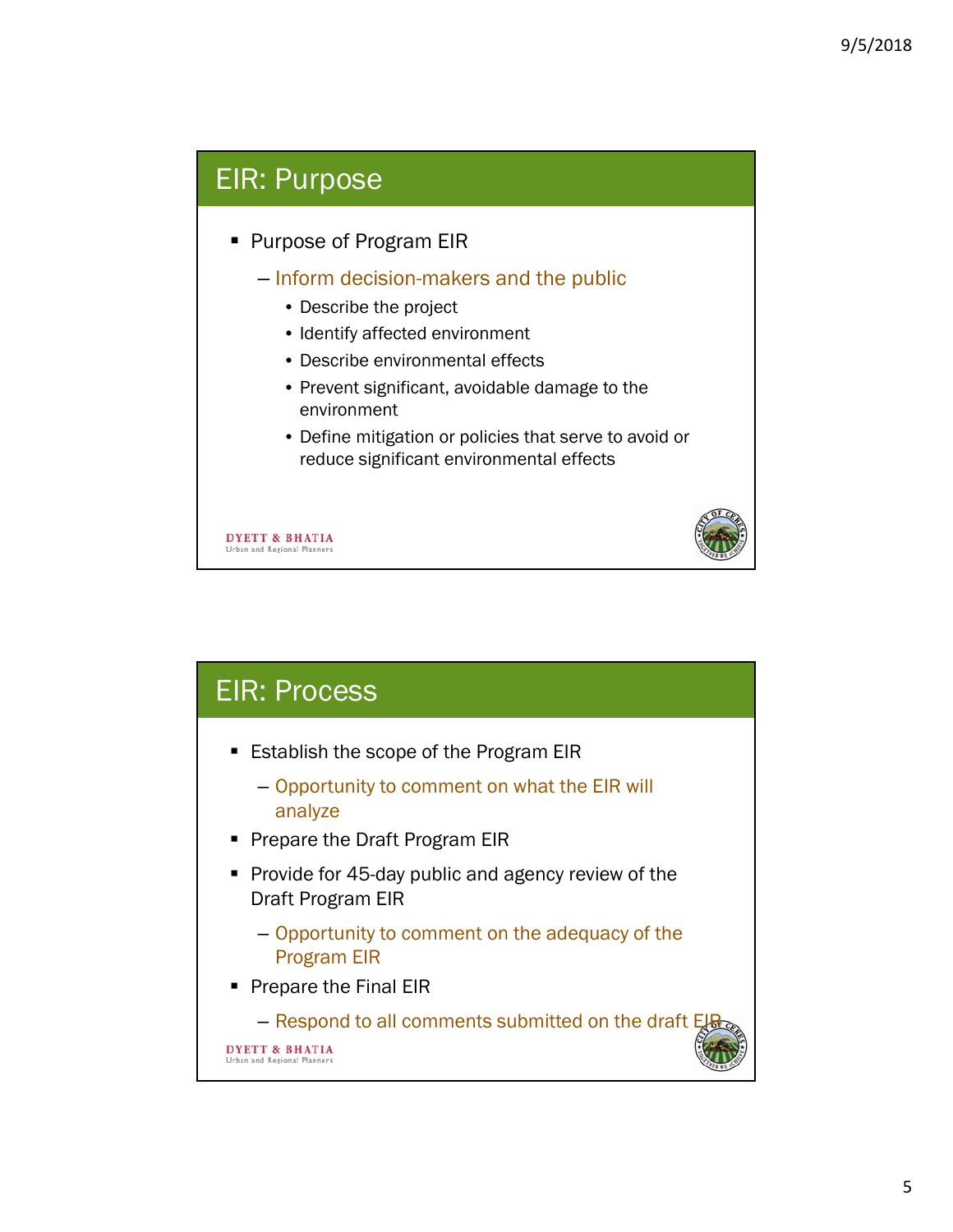#### EIR: Potential Environmental Impacts

- Aesthetics
- **Agriculture**
- **Air Quality**
- **Greenhouse Gas Emissions** and Energy
- **Biological Resources**
- Cultural Resources
- Geology/Soils
- Hazards and Hazardous **Materials**

**DYETT & BHATIA** Urban and Regional Planner

- **Hydrology and Water Quality**
- **Land Use, Population, and** Housing
- **Noise**
- Public Services and Recreation
- **Transportation**
- **Utilities**



# EIR: Potential Environmental Impacts

- Topics that will not be addressed in the EIR
	- Forest/Timber Resources
	- Mineral Resources



**DYETT & BHATIA** Urban and Regional Planners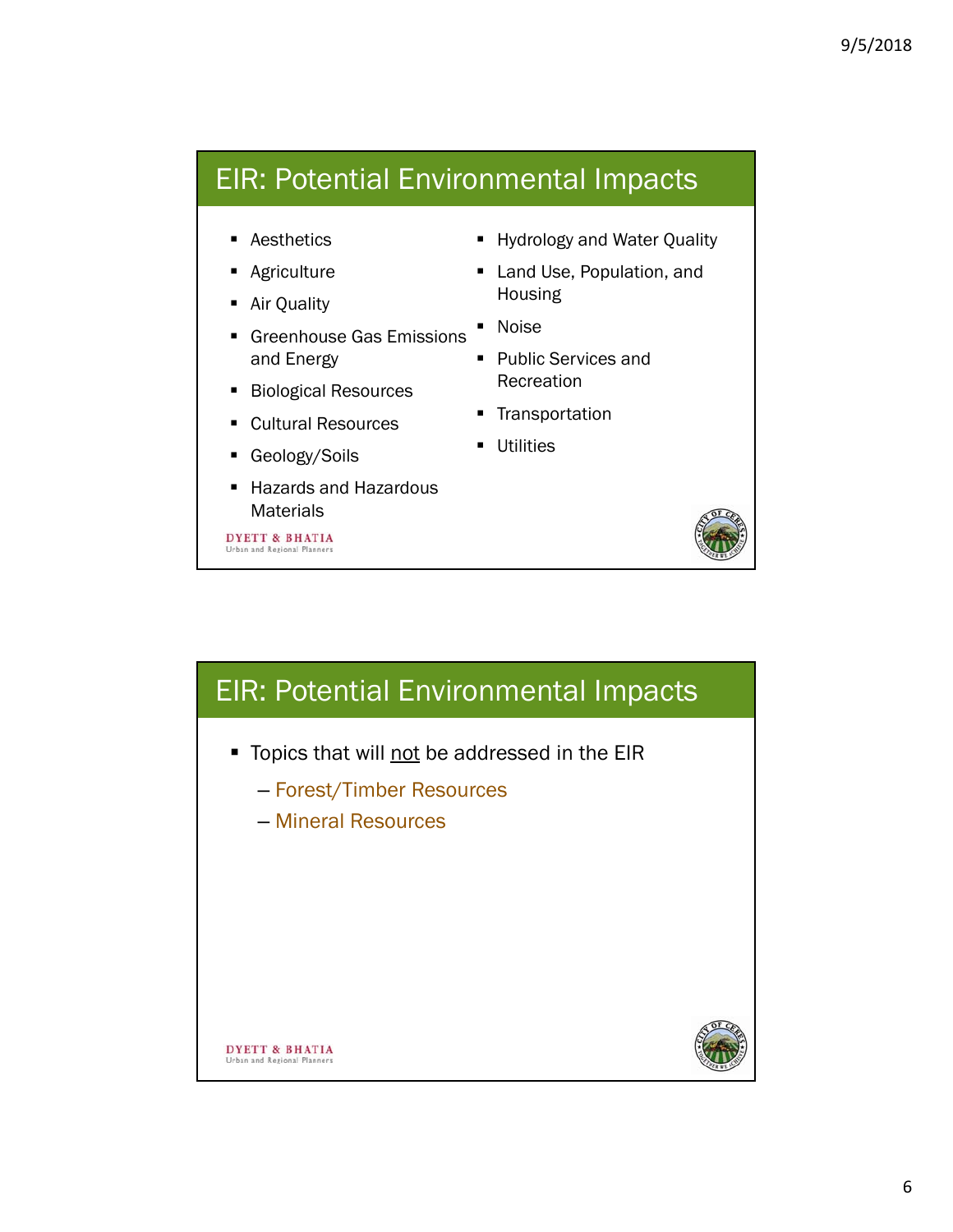#### EIR: Other issues covered

■ Alternatives to the proposed project

– Includes No Project (Existing General Plan)

- Significant environmental effects that cannot be avoided if the project is implemented
- **Significant irreversible environmental changes**
- Growth inducing impacts
- **Cumulative impacts**
- **Effects not found to be significant**

**DYETT & BHATIA** Urban and Regional Planne



## EIR: Opportunities to participate

- Notice of Preparation (NOP)
	- May 24 June 23, 2017
	- Program EIR Scoping Meeting (tonight)
- **Draft Program EIR Release** 
	- Tentatively scheduled for Autumn 2017
	- Following release, minimum 45-day comment period
- **Final EIR** 
	- Responds to comments on Draft EIR
- **Public hearings: Planning Commission and City Council**

**DYETT & BHATIA** ban and Regional Planne

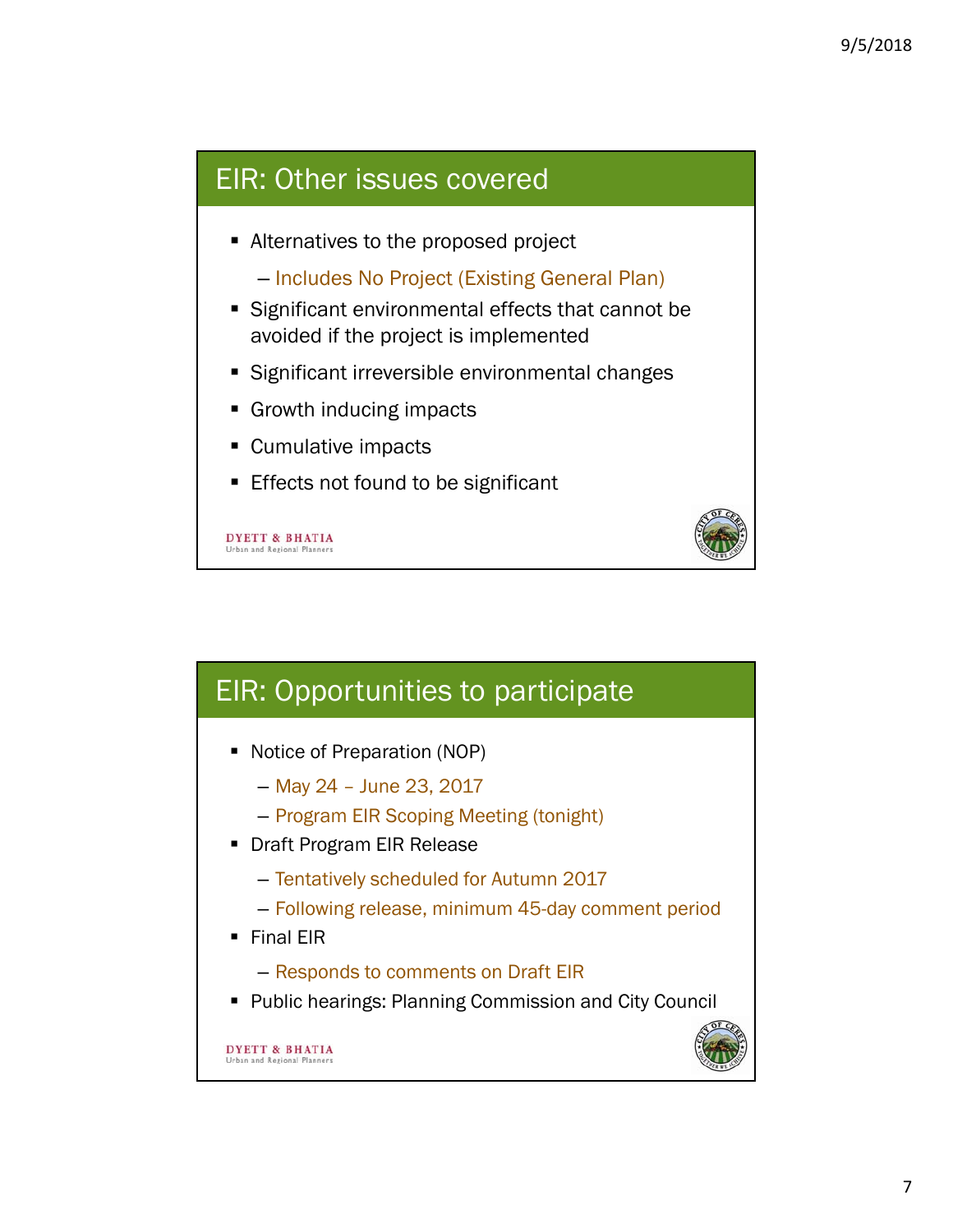